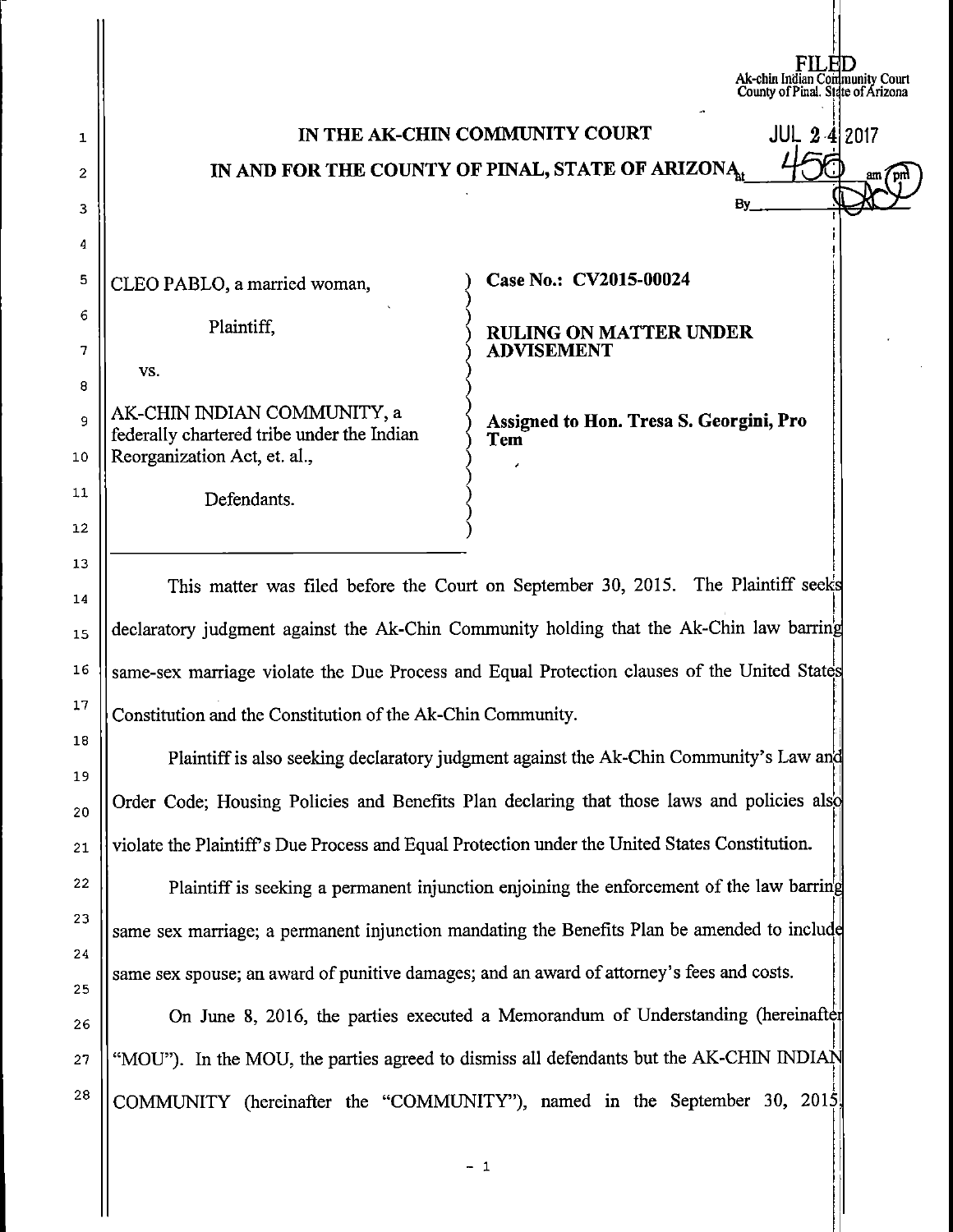complaint; the COMMUNITY waived its immunity and consented to the AK-Chin Community Court having jurisdiction over the issues of Declaratory Relief and Injunctive Relief; Plaintiff agreed to not seek or request monetary damages.

i On August 29, 2016, the parties entered into a stipulation to Appoint Robert Clinton~ special master to decide the issue of "Is the right to marry a fundamental right of liberty of same-sex couples guaranteed under the laws of the Ak-Chin Indian Community?" In the August  $\begin{bmatrix} 29 \\ 29 \\ 2016 \end{bmatrix}$ , Joint Motion the parties also stipulated to waive their right to appeal the decision of the <sup>9</sup> Special Master. The Court granted the parties request to appoint Mr. Clinton as the Special Master to address the above question.

On January 17, 2017, the Special Master issued his thirty-four (34) page report on tn ! issue determining "is the right to marry a fundamental right of liberty of same sex couples  $\prod_{i=1}^n$ *guaranteed under the laws of the Ak-Chin Community?"* (hereinafter the "Dispositive Question" The Special Master found that the dispositive questions must be answered in the affirmative.

Defendants filed their Motion to redact issues addressed in the Special Master's Repo that the Defendants feel went beyond the scope of answering the Dispositive Question. Plaintiff objects to Defendant's request and wishes that the entire report be part of this Court's record.

The Court FINDS that the parties entered into a binding Stipulation agreeing to the appointment of Special Master Robert Clinton.

The Court FINDS that the parties voluntarily waived their right to appeal any decision made by the Special Master.

The Court FINDS that the individual right to marry constitutes a fundamental liberty  $\phi$ all adults protected by the Due Process clauses of both Article IX $(h)$  of the Constitution of the Ak-Chin Indian Community and the Indian Civil Rights Act of 1968, 25 U.S.C. § 1302(8). <sup>1</sup> i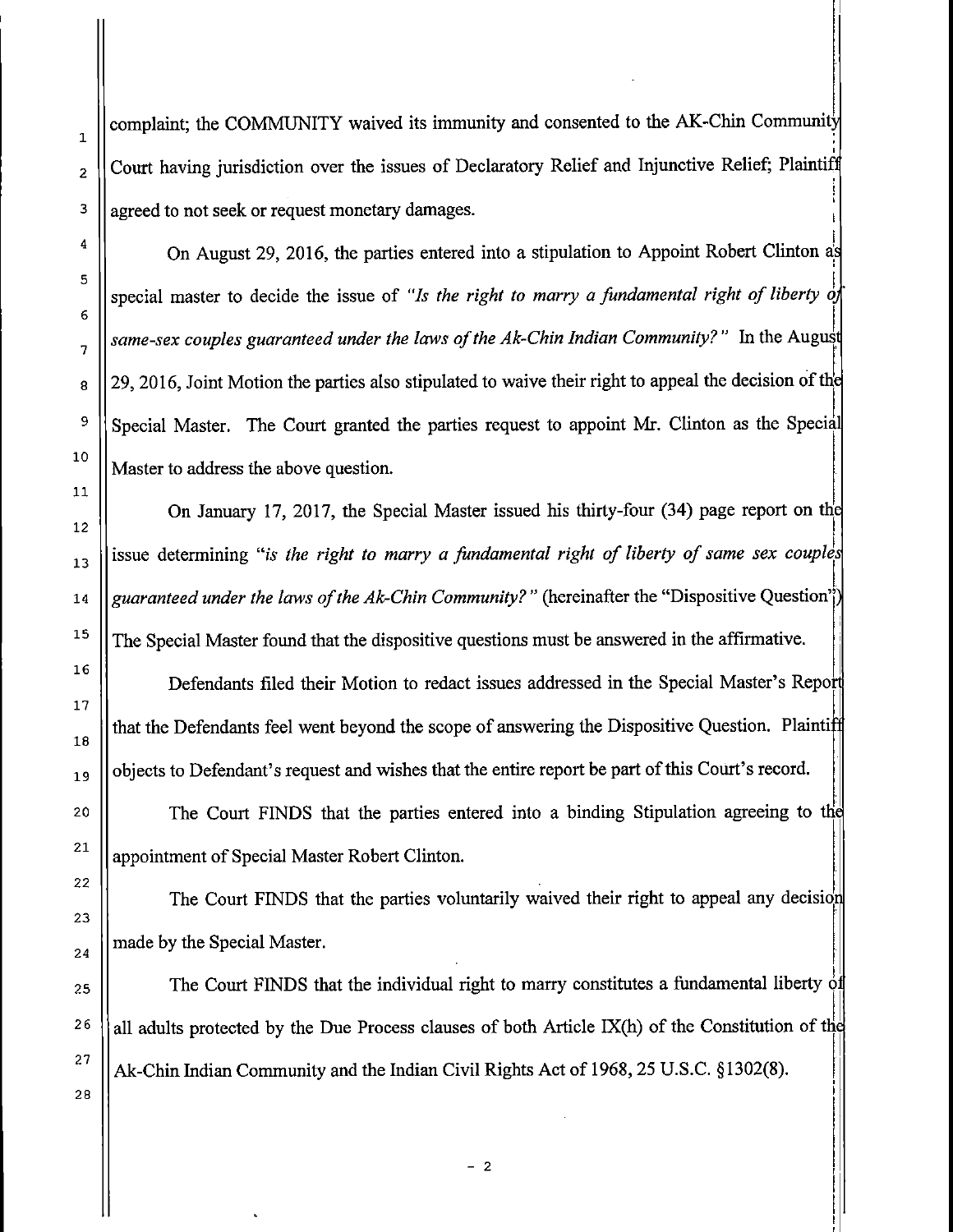The Court FINDS that the right to marry constitutes a fundamental right of liberty o same-sex couples guaranteed under the laws of and those applicable to the Ak-Chin Indian Community.

11 '

The Court further FINDS that the prohibition of same-sex marriage currently contained in Section  $9.1.1(B)$  violates the Plaintiff's fundamental right to marry.

On the issue of whether or not the Special Master exceeded the scope of his appointmen and addressed issues outside of the Dispositive Question, specifically the interpretation of the Ak-Chin Law and Order Code, the Court FINDS that the Special Master did exceed the scope of  $\mathbb{I}$ answering the Dispositive Question in his analysis of the AK-Chin Law and Order Code.

The Court notes that the issue relating to the Employee Benefit Trust Plan has been resolved and is therefore, moot.  $\prod_{i=1}^n$ 

IT IS ORDERED, adopting the Special Master's Report, filed on January 17, 2017 i 1 part and redacting the report in part. IT IS ORDERED that Section A under Discussion beginning on page 4 and ending page 14 shall be redacted. The remaining report shall be  $\mathbf{a}$ dopted.

IT IS ORDERED, granting declaratory relief holding that Section 9.1.1(B) of the  $Ak$ Chin Law and Order Code violates the Due Process and Equal Protection Clauses of the Constitution of the Ak-Chin Community and the Indian Civil Rights Act of 1968 and denies Plaintiff, her fundamental right to marry her same-sex partner.

IT IS ORDERED, granting declaratory relief that Ak-Chin's Housing Policies violate the I Due Process and Equal Protection Clauses of the Constitution of the Ak-Chin Community.

IT IS ORDERED, granting injunctive relief enjoining the enforcement of Ak-Chin Lav and Order Code that bars same-sex marriages.

I '